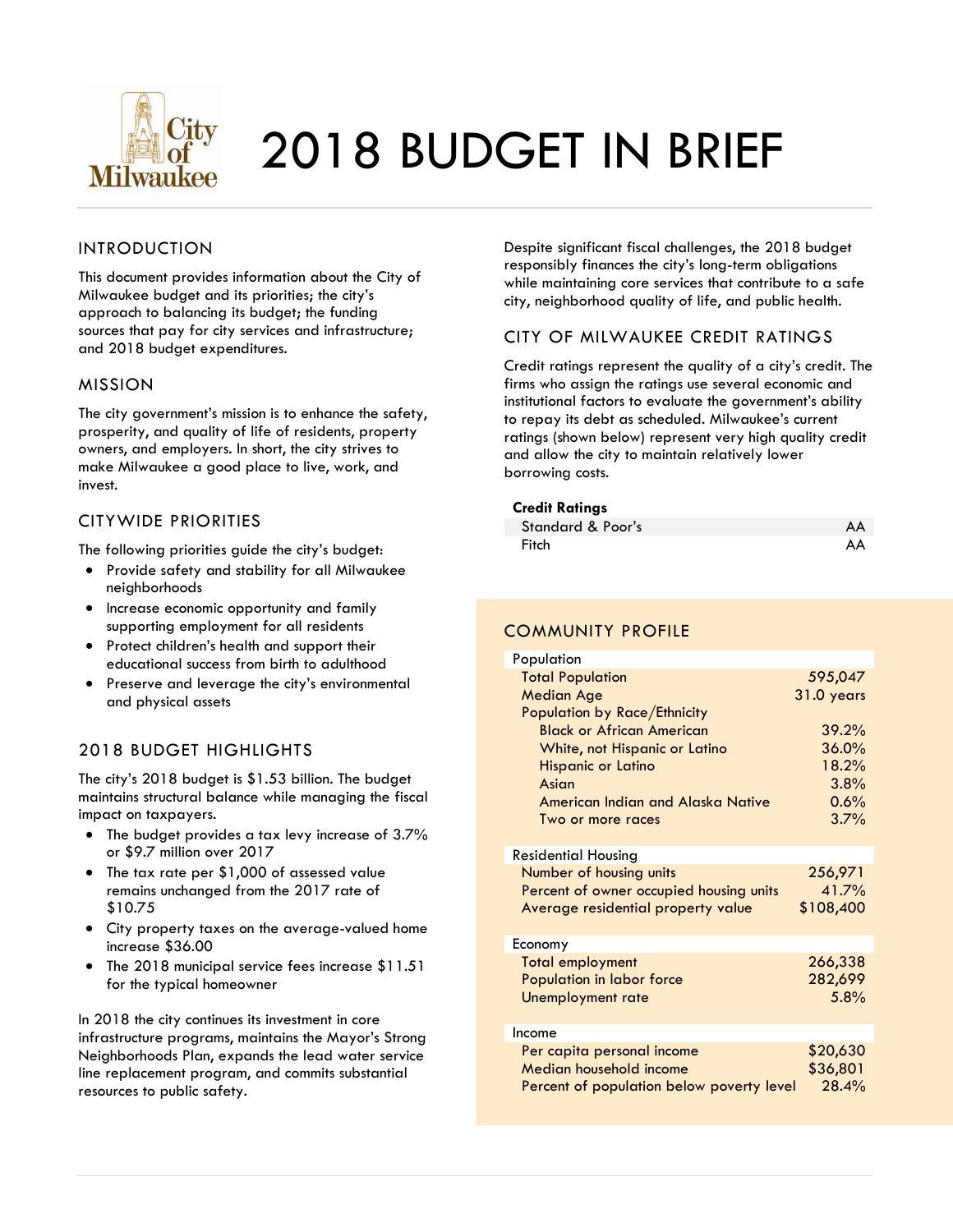### BUDGET OVERVIEW

The city's budget provides an operational plan for delivering services to the community. The budget establishes expenditures and revenues, subject to State statutory restrictions. Milwaukee adopts an annual balanced budget, which means that revenues meet expenditures.

#### STRUCTURAL BALANCE

The city faces a persistent challenge of achieving "structural balance". Structural balance is a government's ability to fund existing expenditures over time with its projected ongoing revenues. A gap between existing expenditures and ongoing revenues is referred to as a "structural imbalance".

In recent years the city has made significant structural improvements to its budget. However, challenges remain, including State aid decreases, the ongoing need for employer pension contributions, and debt service for increased commitments to infrastructure and neighborhood improvements.

#### FINANCIAL OBJECTIVES

As the city develops the annual budget, it has two primary financial objectives:

- 1. Provide mission critical services while limiting the increase in tax levy and municipal service charges on the typical residential property to 3% or less.
- 2. Manage long term obligations such as core infrastructure, debt, and pension benefits in a manner that stabilizes ongoing funding requirements.

#### BUDGET STRATEGIES

The city's strategy to achieve structural balance includes three main components:

- **Resize**: Reduce the scale of city government operations
- **Restructure**: Increase productivity and reduce staffing through technology, automation, and functional consolidations
- **Reinvest**: Make strategic investments in equipment, data applications, process improvements, and people; and engage in redevelopment to improve the tax base and economic opportunities

#### BUDGET PROCESS

**Departmental Budget Requests** *Mid-Mar. to 2nd Tue. in May*

City departments review operational needs for the next year and submit budget requests to the Budget Office.

**Budget Review** *Mid-May to September*

The Budget Office reviews all budget requests and prepares recommendations for the Mayor's consideration.

#### **Mayor's Public Hearing on the Proposed Budget** *August*

The Mayor holds a public hearing to provide an opportunity for citizens to ask questions and make comments and recommendations regarding the upcoming budget.

**Executive Budget Presentation**  *September 28 Deadline*

On or before September 28<sup>th</sup>, the Mayor presents his Proposed Executive Budget to the Common Council.

#### **Legislative Hearings**  *October*

The Finance and Personnel Committee reviews the Proposed Executive Budget on behalf of the Common Council. The Committee reviews each departmental budget separately, getting input from the departments and the Budget Director, and requesting additional information as necessary.

The Finance and Personnel Committee may propose amendments to the Executive Budget for consideration by the Common Council. In addition, individual Council members may sponsor amendments to the proposed budget.

#### **Public Hearing • Early October**

The Mayor and Common Council hold a joint public hearing on the budget prior to budget adoption. All interested parties have an opportunity to comment on the budget during the hearing.

#### **Budget Adoption** *November 14 Deadline*

On or before November 14<sup>th</sup>, the Common Council meets to review the Finance and Personnel Committee's recommendations; accepts, rejects, or modifies amendments as proposed; and adopts the budget.

After the Common Council has adopted the budget, it is forwarded to the Mayor for signature. Within seven working days the Mayor may sign the budget or veto individual line items. Mayoral vetoes are returned to the Council for a vote to either sustain or override the veto. The budget becomes final when it has been signed by the Mayor and returned to the Council without vetoes.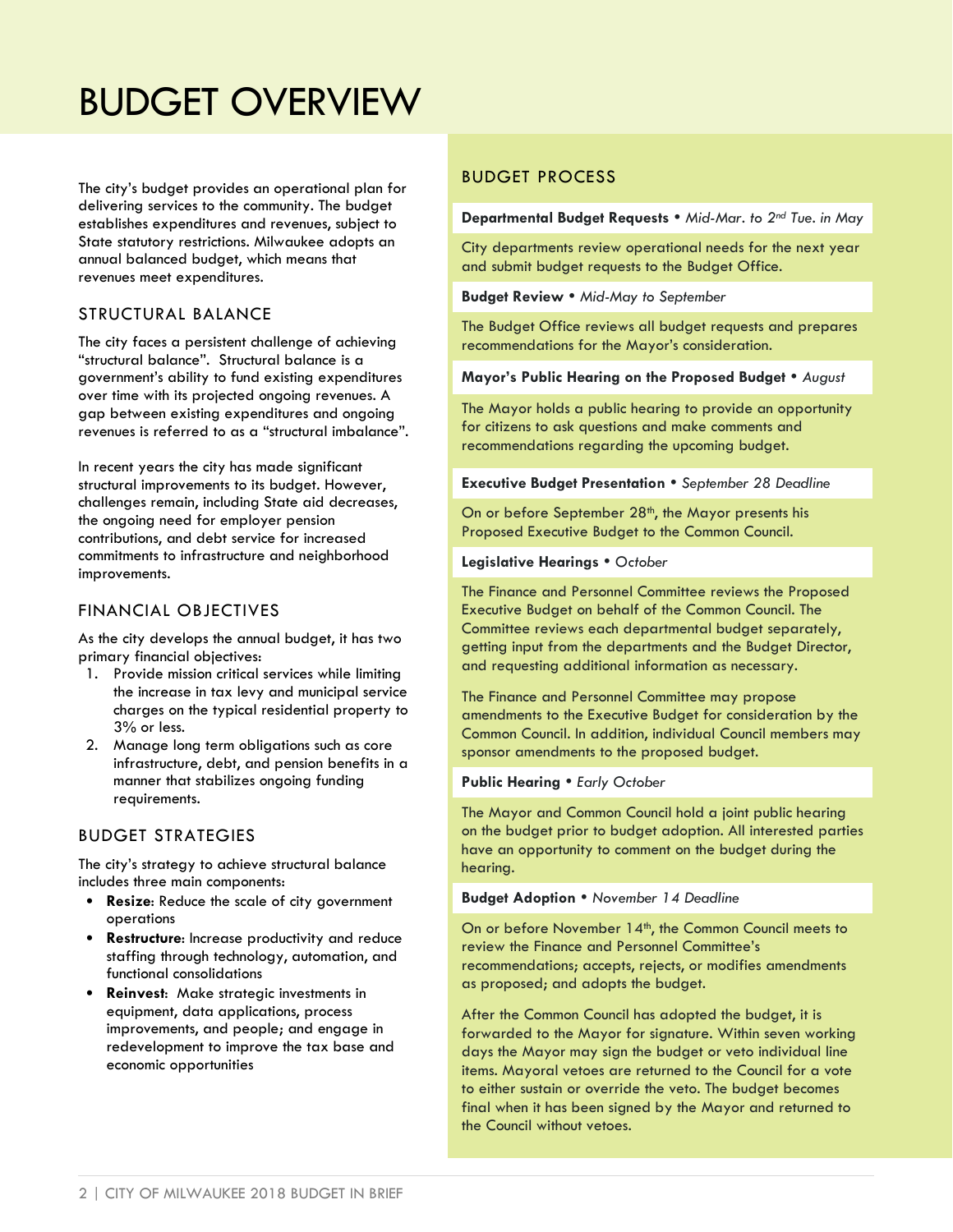## BUDGET STRUCTURE

The City of Milwaukee uses fund accounting to ensure compliance with finance-related legal requirements. A fund is a group of related accounts that is used to maintain control over resources that have been segregated for specific activities or objectives. The city's budget is divided into two groups of funds: Property Tax Supplemented Funds and Special Revenue Funds.

#### PROPERTY TAX SUPPLEMENTED FUNDS

#### \$1.18 billion

**General City Purposes Fund \$622 million** Funds the general operations of the city. This includes departmental expenses and expenses for employee health care benefits and workers compensation.

**Employee Retirement Fund \$126 million** Funds payment of employer pension contributions, social security contributions, and the city's supplemental deferred compensation plan.

#### **Capital Improvements Fund \$143 million**

Funds the purchase, construction, enhancement, or maintenance of physical infrastructure systems, facilities or equipment, or redevelopment. Infrastructure systems include bridges, streets, alleys, sidewalks, street lighting, and traffic control. Water, sewer and parking infrastructure expenses are funded in the respective enterprise funds.

#### **City Debt Fund \$280 million**

Funds the principal and interest on bonds issued by the city to finance capital improvements.

otherwise provided for in the budget.

#### **Contingent Fund \$5 million**

Funds unanticipated emergencies and purposes not

**23%**

**77%**

#### SPECIAL REVENUE FUNDS

#### \$357 million

**Enterprise Funds \$306 million** Enterprise funds are segregated funds that support "business-type" operations financed primarily by user charges. They include the following:

*Water Works \$140 million* The Water Works is a city owned utility whose fees are regulated and approved by the State's Public Service Commission. Funds all activities necessary to provide water services to city residents and 16 other municipal customers. Activities include administration, billing and collection, operations, maintenance and financing.

*Sewer Maintenance Fund \$108 million* Funds operations and capital improvements of the city's sewer system as well as general fund operations pertaining to storm water management. The two primary revenue sources paid by users are the Local Sewerage Charge and the Local Storm Water Charge.

*Parking Fund \$48 million* Funds administrative and operations costs for parking services, including construction and maintenance of parking lots, meters and structures. Revenue is generated through citations, parking meters, parking permits, rentals and leasing of parking facilities.

*Economic Development Fund \$11 million* Funds economic development purposes including Business Improvement Districts (BIDs) and Neighborhood Improvement Districts (NIDs).

**Grant and Aid Fund \$43 million** Accounts for Federal, State, and other grants whose proceeds are legally restricted to expenditures for specific purposes.

**County Delinquent Tax Fund \$8 million** Acts as a reserve against uncollected County delinquent property taxes.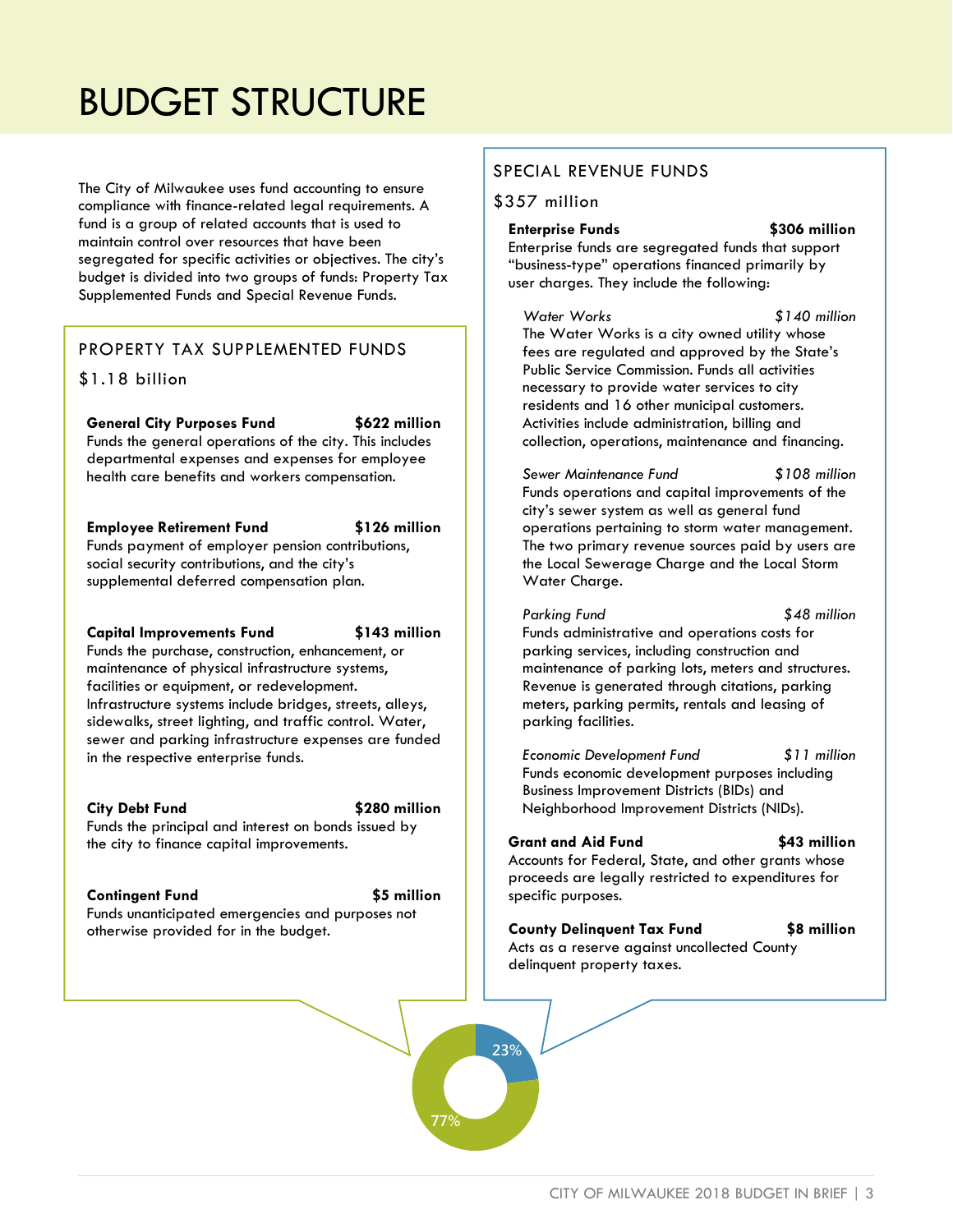### REVENUES

The city generates revenue from several sources. The largest revenue sources are property taxes, intergovernmental revenue, general fund user charges, and enterprise fund user charges. These revenues make up 57% of the entire \$1.53 billion budget. Property taxes, intergovernmental revenue, and general fund user charges also make up 81% of the \$622 million General City Purposes budget.

The City of Milwaukee is unusual in its reliance on three primary revenue sources for general city purpose revenues. Most cities with a population of 300,000 or more have a more diverse revenue portfolio. While Milwaukee's total revenue per capita is significantly less than that of most comparably-sized cities, Milwaukee's unusually narrow revenue portfolio results in relatively high property taxes.

Wisconsin's tax system is designed to assess sales, income, and various business and excise taxes, and redistribute them to municipal governments as "shared revenue." This distribution is intended to provide municipal governments a similar ability to raise revenue using reasonable tax rates regardless of their property tax wealth.

However, over the last 20 years the State's fiscal support of municipal governments has changed considerably. While State general purpose tax collections have grown significantly, the Shared Revenue payment to Milwaukee has decreased.

#### MAJOR SOURCES OF TOTAL BUDGET REVENUE

#### **Property Taxes** \$273.5 million

Property taxes are levied on the assessed value of all general property located in the city, excluding property that is exempt from the property tax. Of this amount, 53% or \$144 million is allocated to two non-discretionary purposes: debt service and the employer pension contribution. Property taxes are 17.8% of total budget revenues.

#### **Intergovernmental Revenue** \$268.2 million

Intergovernmental revenue includes revenues received from the State government. The largest amount of State aid received by the city is State Shared Revenue, at \$219.1 million. Intergovernmental revenues are 17.5% of total budget revenues.

#### **General Fund User Charges** \$129.2 million

State statutes authorize local governments to recover the cost of current services and regulatory activities from service users and the regulated entities. The City has increasingly relied on user charges over the last 15 years, largely in response to State aid reductions. This revenue enables the allocation of property tax revenues and State aids to departments with low cost recovery potential, such as Police, Fire, Library, and Infrastructure services. The Local Solid Waste Charge (\$38.9 million) is the largest user charge in the 2018 General Fund Budget. General Fund user charges are 8.4% of total budget revenues.

#### **Enterprise Fund User Charges** \$200.8 million

These revenues include Water Works operating (rate) revenue (\$96.5 million), subject to Public Service Commission approval; Sewer Maintenance Fund charges (\$65.2 million); and Parking Fund current revenues (\$39.2 million).

#### **Other Sources**

A complete listing of other sources of revenue is provided in the 2018 Plan and Budget Summary. Other sources of revenue include borrowing proceeds, Tax Incremental revenues, Business Improvement District assessments, grants, fines and forfeitures, and licenses and permits, among others.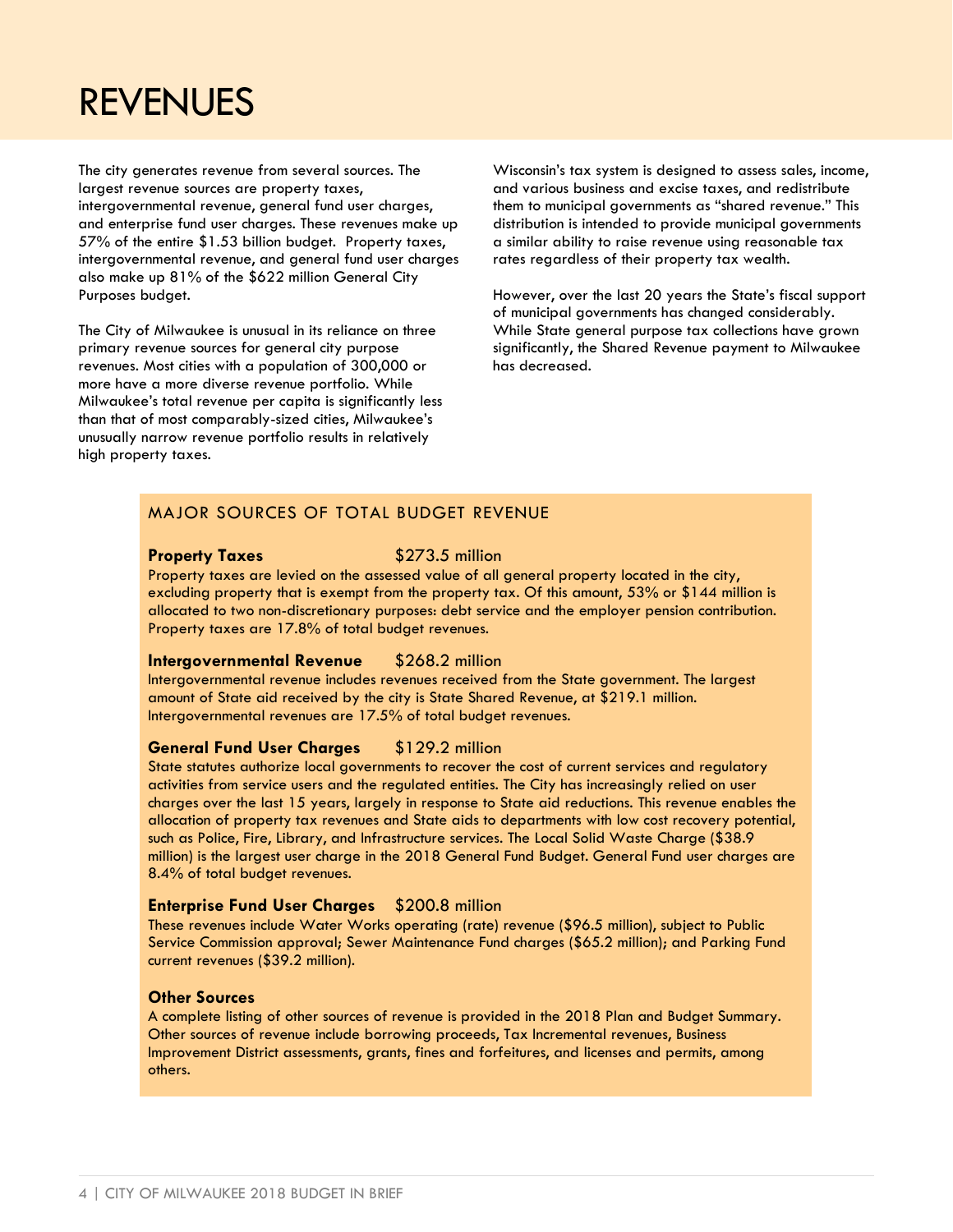### **PROPERTY TAX LEVY**

The city's property tax levy for the 2018 budget is \$273.5 million. It is important to note that the property tax levy for "city government purposes" represents 36% of the total tax levy paid by Milwaukee property taxpayers. The remainder of the total \$749.6 million tax levy is allocated as follows:

- Milwaukee Public Schools: 36%
- Milwaukee County: 17%
- **•** Milwaukee Metropolitan Sewerage District: 6%
- Milwaukee Area Technical College: 4%

The 2018 budget tax rate for the City of Milwaukee is \$10.75 per \$1,000 of assessed value, which remains unchanged from the 2017 budget rate. The overall 2018 tax rate for Milwaukee property owners is \$27.30, a \$1.40 decrease from last year.

#### TAX LEVY VS. TAX RATE

There is an important difference between tax levies and tax rates. The tax levy represents the dollar amount of property tax revenue in a local government's budget. The tax rate is the **amount** assessed against each \$1,000 of assessed value of property subject to the property tax. The tax rate is set at an amount required to generate the total tax levy revenue included in a local government's annual budget.

### **MUNICIPAL SERVICES CHARGES**

Milwaukee Water Works manages billing for water charges, Milwaukee Metropolitan Sewerage District (MMSD) service, and City of Milwaukee municipal services. The Milwaukee Municipal Services Bill includes nine charges:

#### **Milwaukee Water Works Charges**

 Water Service Charge and Water Usage Charge: The cost of Milwaukee water service is one cent per two gallons, including water use and service charges and the public fire protection charge which pays for hydrant maintenance. Water use and service charges for the average single family Milwaukee customer are \$234 per year.

#### **MMSD Charges**

• MMSD Sewer Treatment Service Charge and MMSD Sewer Treatment Usage Charge: The city collects MMSD user charges for operations from customers based in the city and transmits the revenue to the sewerage district, which is a separate governmental entity. The average single family household pays \$141 annually for MMSD service. MMSD levies its own property tax for its capital improvements budget.

#### 2018 CITY PROPERTY TAX LEVY DISTRIBUTION BY PURPOSE



The largest proportion of the 2018 city property tax levy is used for general city purposes, followed by retirement provisions, and capital/debt service.

#### **City of Milwaukee Municipal Services Charges**

- Local Sewerage Charge: A charge for city sewer services based on water usage.
- Storm Water Management Charge: A charge for storm sewer management services based on the amount of impervious surface area of a property.
- **Snow and Ice Removal Charge: A charge per foot** of street frontage for all property that partially offsets the cost of snow and ice control operations. This is an annual charge that appears on the last bill of the year.
- Solid Waste Charge: This charge funds operations for garbage collection, recycling, the self-help centers, and other solid waste services.
- Extra Garbage Cart Charge: Units with more than one garbage cart are charged \$15 per quarter per extra cart.

#### **Average Annual 2018 Municipal Services Charges:**

| <b>MUNICIPAL SELVICES CHAIGES.</b> |       |
|------------------------------------|-------|
| Local Sewerage Charge              | \$95  |
| Storm Water Management Charge      | \$83  |
| Snow and Ice Removal Charge        | \$39  |
| Solid Waste Charge                 | \$209 |
| Total                              | \$426 |
|                                    |       |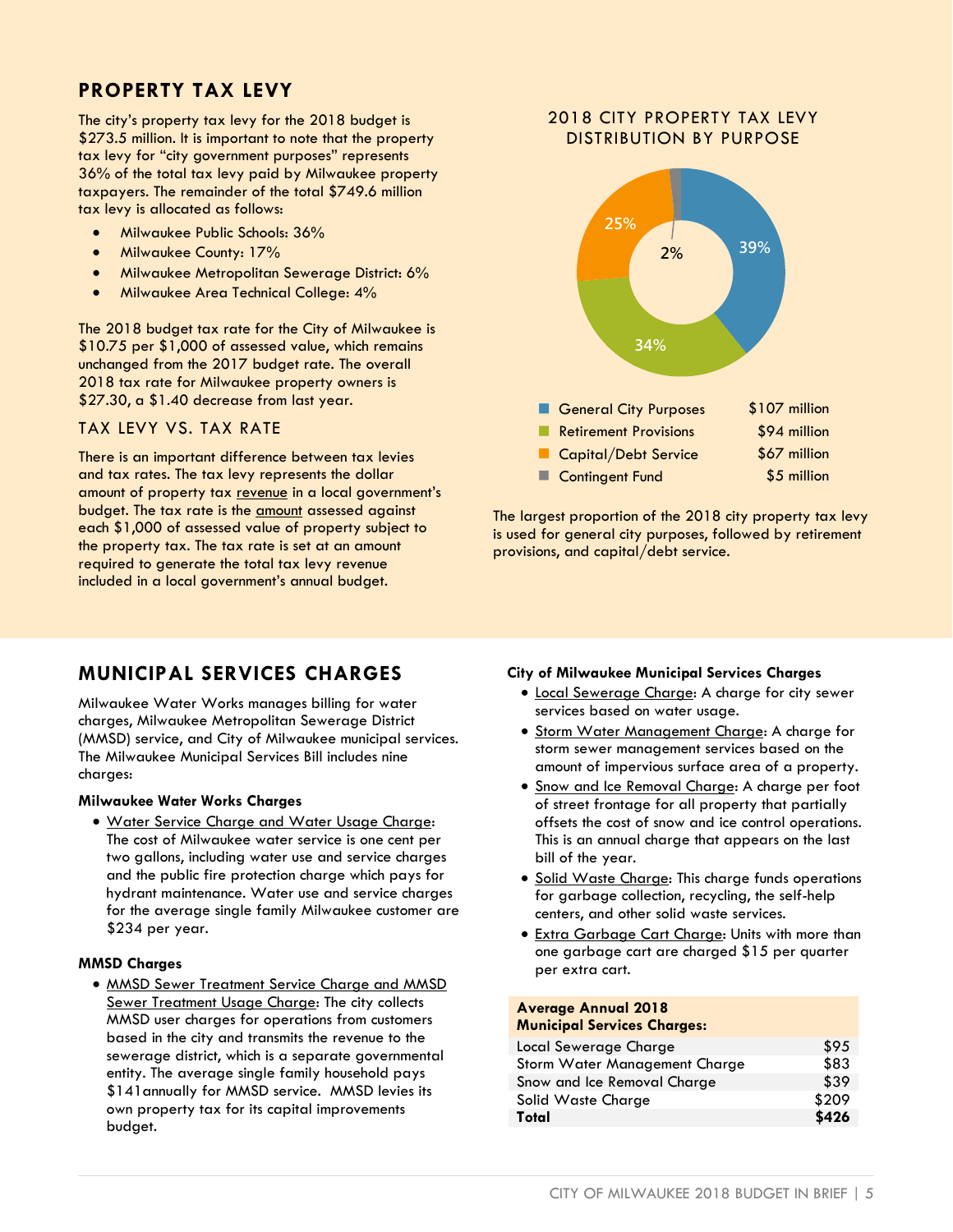## EXPENDITURES

The following summarizes 2018 budgeted city expenditures by major category: public works, public safety, neighborhoods and development, general government, culture and recreation, health, debt, and retirement benefits.

#### PUBLIC WORKS \$417 million

Approximately 27% of the overall budget is devoted to public works-related spending. This includes maintenance of the city's streets, sewers, and facilities and services such as garbage collection, snow and ice control, forestry, and water works. The General City Purposes Fund includes \$117.7 million for public works-related spending.

*2018 Budget Highlights*:

- \$65 million for core infrastructure programs including streets, bridges, street lighting, and sewers. Funding improves pavement and bridge conditions, reduces street lighting outages, and protects public health and the environment.
- DPW collects waste weekly from approximately 191,000 households. In 2016, approximately 179,400 tons of residential solid waste were collected. In addition, 25,326 tons of recyclables and 29,416 tons of compost and other materials, or 25% of residential waste was diverted from landfills. The 2018 budget continues these service levels at a cost of approximately \$39.6 million.
- Fund 18 miles of water main replacement and expand the program to replace lead water service lines.
- \$14.1 million to improve the condition and extend useful life for 21 miles of local streets and high traffic streets serving commercial corridors. This improves street quality and supports neighborhood development.
- \$1 million to replace outdated series circuitrybased street lights with multiple circuitry, in order to reduce electrical outages in areas with the most frequent problems.
- \$33 million to relay or line 18 miles of local sewers, targeting areas with the greatest risk of sewer backups.





#### PUBLIC SAFETY \$393 million

Approximately 26% of the budget is devoted to public safety-related expenses. This includes expenses for the Police Department, Fire Department, Fire and Police Commission, and Municipal Court.

*2018 Budget Highlights*:

- Fund an average annual sworn Police strength of 1,861, a reduction of 27 sworn officers from 2017, or -1.4%.
- \$1.1 million in the Police Department for body worn cameras.
- Continue the Police Ambassador program.
- Add eight additional Community Service Officers to improve response to calls for service.
- Provide funding to assist in implementation of the US DOJ Collaborative Reform Initiative Draft Report's recommendations.
- Add staff to the Fire & Police Commission to better respond to citizen complaints and to establish a risk management initiative to improve Police Department operations.
- Decommission five heavy fire apparatus in 2018; the number of med units remains unchanged. However, response time to fire suppression and emergency medical service calls will continue to exceed national standards as well as maintaining high survival rates for victims of penetrating trauma.

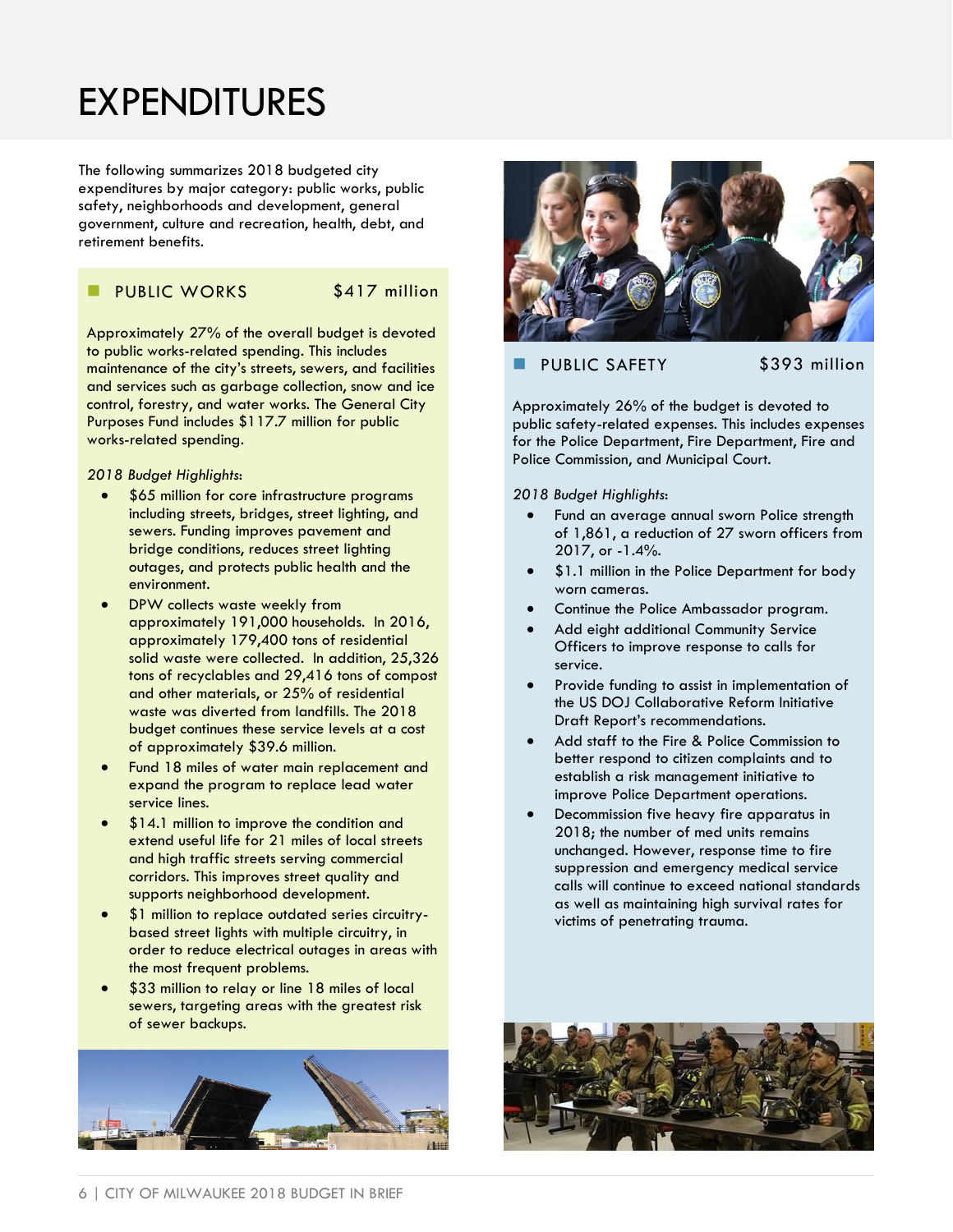#### CITY DEBT \$280 million

Approximately 18% of the budget funds principal and interest payments for city borrowing. The tax levy share for debt in 2018 is \$66 million or 24% of the total tax levy. The debt budget also includes revenues of \$28.2 million from tax increments, which offset the borrowing costs associated with Tax Increment Finance redevelopment projects.



 NEIGHBORHOODS & NEIOIIDOKIIOODS & \$165 million

About 11% of the budget is devoted to spending for neighborhoods and development. This includes expenses for the Department of City Development, Department of Neighborhood Services, Port of Milwaukee, Board of Zoning Appeals, as well as several special purpose accounts.

#### *2018 Budget Highlights*:

- The Strong Neighborhoods Plan encourages the purchase of and investment in city-owned properties to revitalize the housing stock and increase home ownership. The Strong Homes Loan and Compliance Loan programs enable repairs and improvements to approximately 154 privately-owned homes in 2018.
- Take aggressive action to generate redevelopment and tax base growth by collaborating with private sector partners on areas such as the Century City Business Park, Reed Street Yards Business Park, Granville Station, Midtown shopping center, the Inner Harbor, Bronzeville, and other Milwaukee neighborhoods.

#### GENERAL GOVERNMENT

\$102 million

Approximately 7% of the budget is used for general government spending, including expenses for the Department of Administration, Assessor's Office, City Attorney, City Clerk, Comptroller's Office, Election Commission, Department of Employee Relations, Mayor's Office, and Treasurer's Office.

#### **RETIREMENT BENEFITS** \$126 million

The City has a home rule defined-benefit pension plan, the City of Milwaukee Employes' Retirement System (CMERS). This budget section includes the employer pension contribution to the CMERS (\$83 million in 2018) and the employer share of funding for Social Security and Medicare for covered employees.

#### CULTURE & RECREATION \$28 million

About 2% of the budget is devoted to spending for culture and recreation. This includes expenses for the Milwaukee Public Library as well as several special purpose accounts.

#### *2018 Budget Highlights*:

- Create a new Office on Early Childhood **Initiatives**
- \$3.95 million for several branch library improvements. This includes funding for the Capitol and Martin Luther King mixed use library renovation programs.
- Funding for all neighborhood libraries to offer service 6 days a week.

HEALTH \$22 million

Roughly 1.4% of the budget is devoted to public health-related spending. This includes expenses for the Milwaukee Health Department.

*2018 Budget Highlights*:

- The Health Department implements proactive and preventive approaches to address childhood lead poisoning. In 2018 the department will use \$3.1 million in funding to abate 400 housing units.
- Continue funding the provision of water filters to households with vulnerable populations that have lead water service lines.
- Implement a new opiate, heroin and cocaine addiction education campaign.
- The Office of Violence Prevention will begin implementing strategies in the recently completed Blueprint for Peace and will implement a new Neighborhood Violence Prevention Initiative with funding of \$280,000.
- Expand staff and funding for treatment and intervention of sexually transmitted infections.